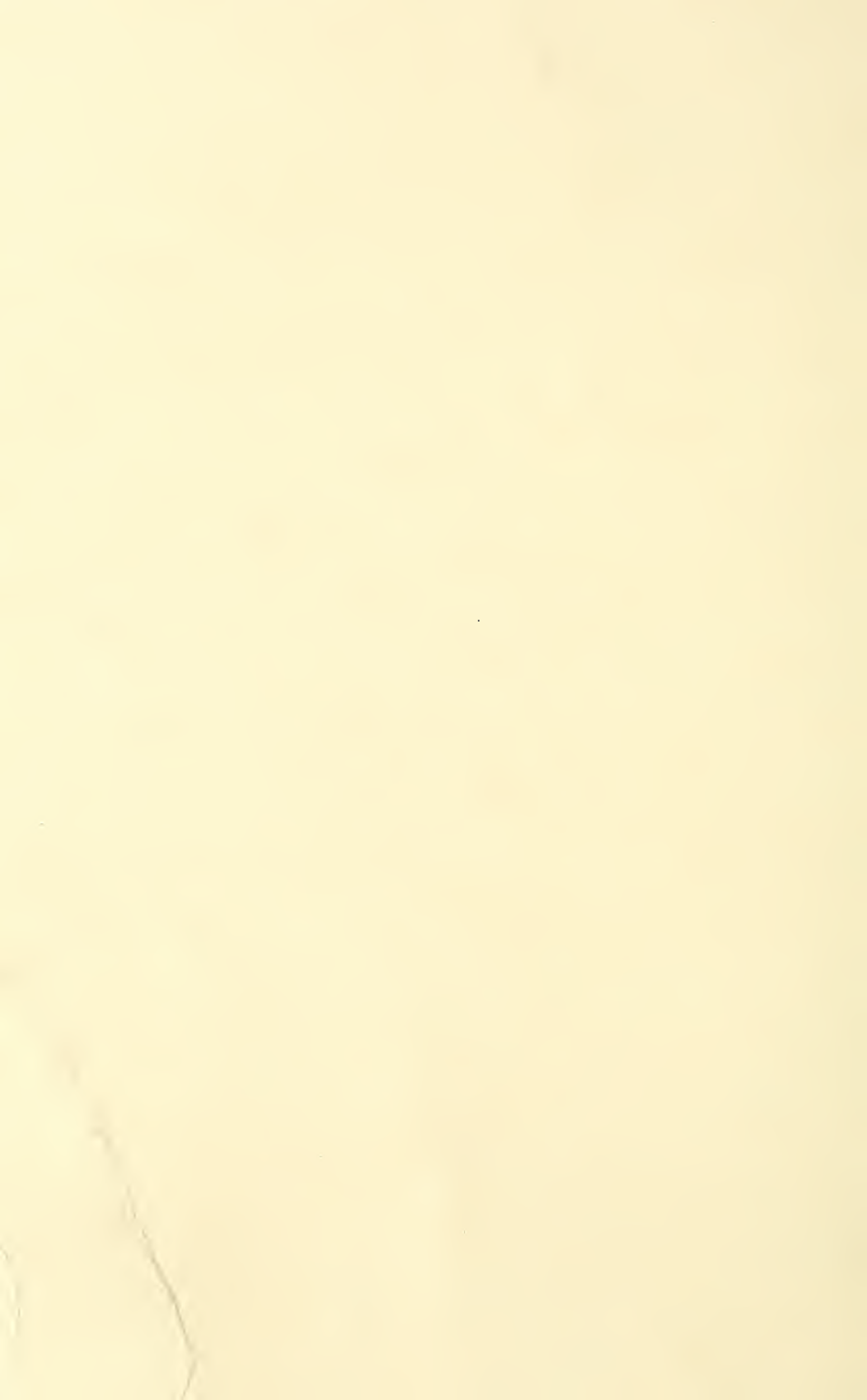**BULLETIN No. 37** 

 $5B$ 

1918

# **How to Make Sweet Potato** Flour, Starch, Sugar **Bread and Mock** Cocoanut

BY G. W. CARVER, M. S. Agr., Director

**EXPERIMENT STATION** TUSKEGEE NORMAL AND INDUSTRIAL **INSTITUTE**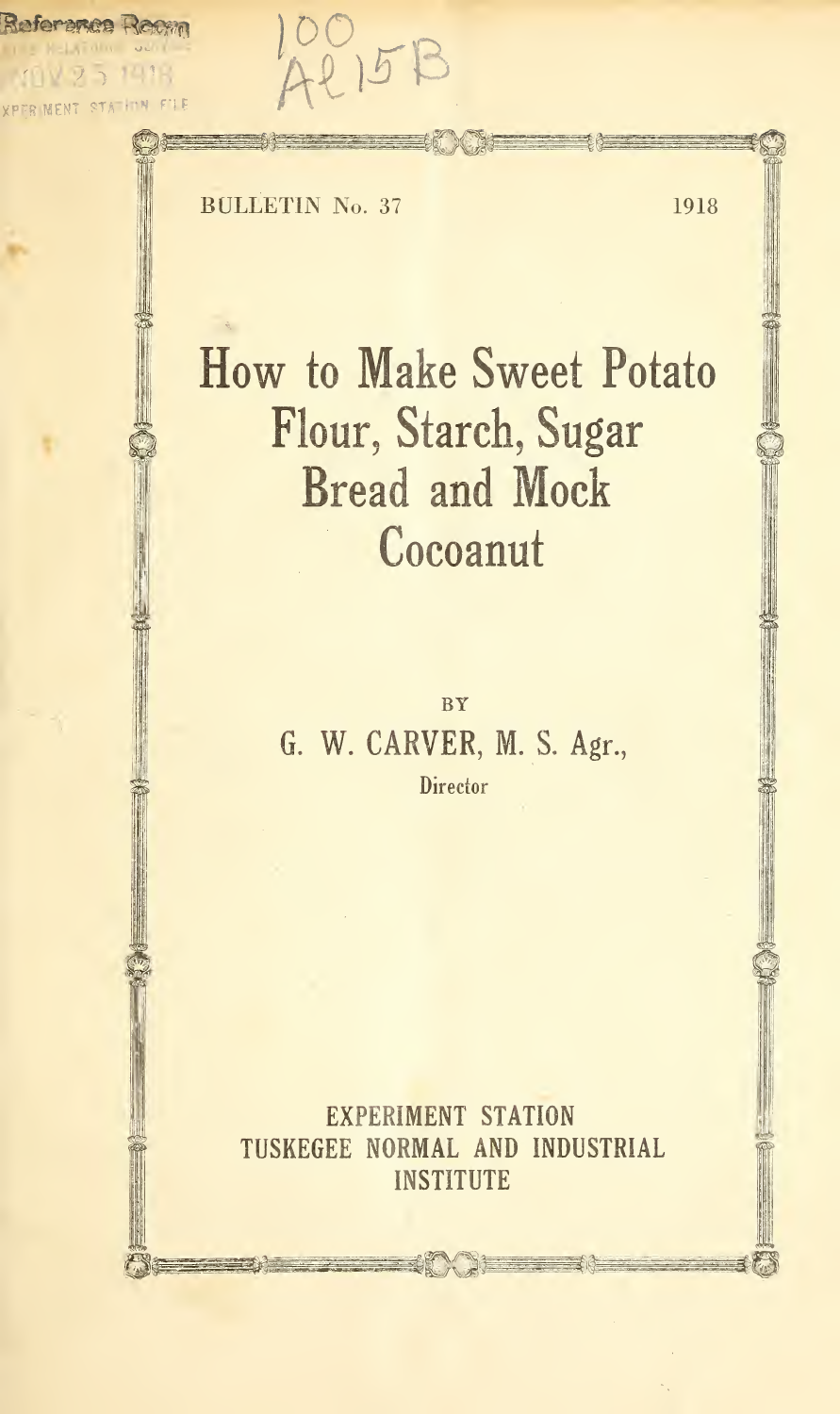$\frac{1}{4}$ 

 $\frac{1}{\sqrt{2}}$ 

J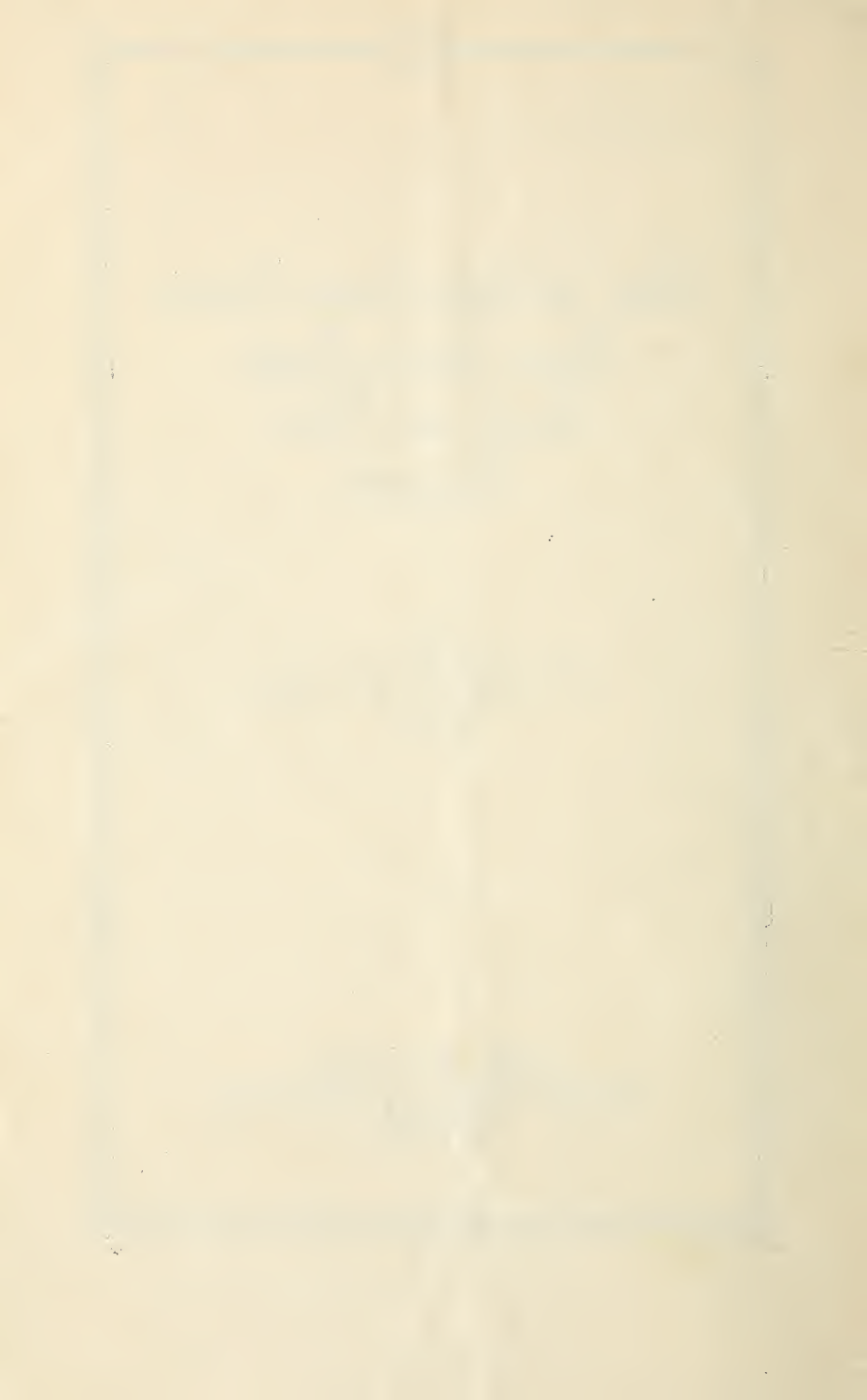## HOW TO MAKE SWEET POTATO FLOUR, STARCH, SUGAR, BREAD AND MOCK COCOANUT

#### BY GEO. W. CARVER

### Director Experiment Station, Tuskegee Normal and Industrial Insti tute, Tuskegee Institute, Alabama.

#### SWEET POTATO FLOUR

There are several grades of this product and quite as many ways to manufacture them. Each one of these flours or meals (as most millers insist upon calling them) has a particular character of its own and is therefore adapted to certain uses the other products are not.

These Sweet Potato flours are generally speaking of three kinds.

1st. Those made from the uncooked potato.

2nd. Those made from the cooked potato.

3rd. Those made from a careful system of roasting, or from the starch making process. The first two will interest the housewife most, so, therefore, I will dwell almost or quite exclusively on these.

#### FLOUR NO. 1. FROM THE RAW POTATO

Here, all that is necessary is to wash, peel, and slice the potatoes real thin, dry in sun, oven or dryer until the pieces are quite brittle, grind very fine in a clean coffee mill, spice mill, or any type of mill that will make wheat flour or corn meal; bolt through fine cloth in the same way, as for other flours.

The fine flour-like particles will pass through, and the coarse granular meal left on the bolting cloths.

Uses

This kind of flour is fine for making mock rye bread, ginger snaps, wafers, waffles, batter cakes, custards, pies, etc. Bread can be made with it, but it makes a dough deficient in elasticity, bread dark in color and a loaf which dries out quickly.

The coarser meals can be cooked in a great variety of ways and make very palatable dishes; they are to be soaked in warm liquid (whatever is desired to cook them in), when soft proceed as for grated potatoes.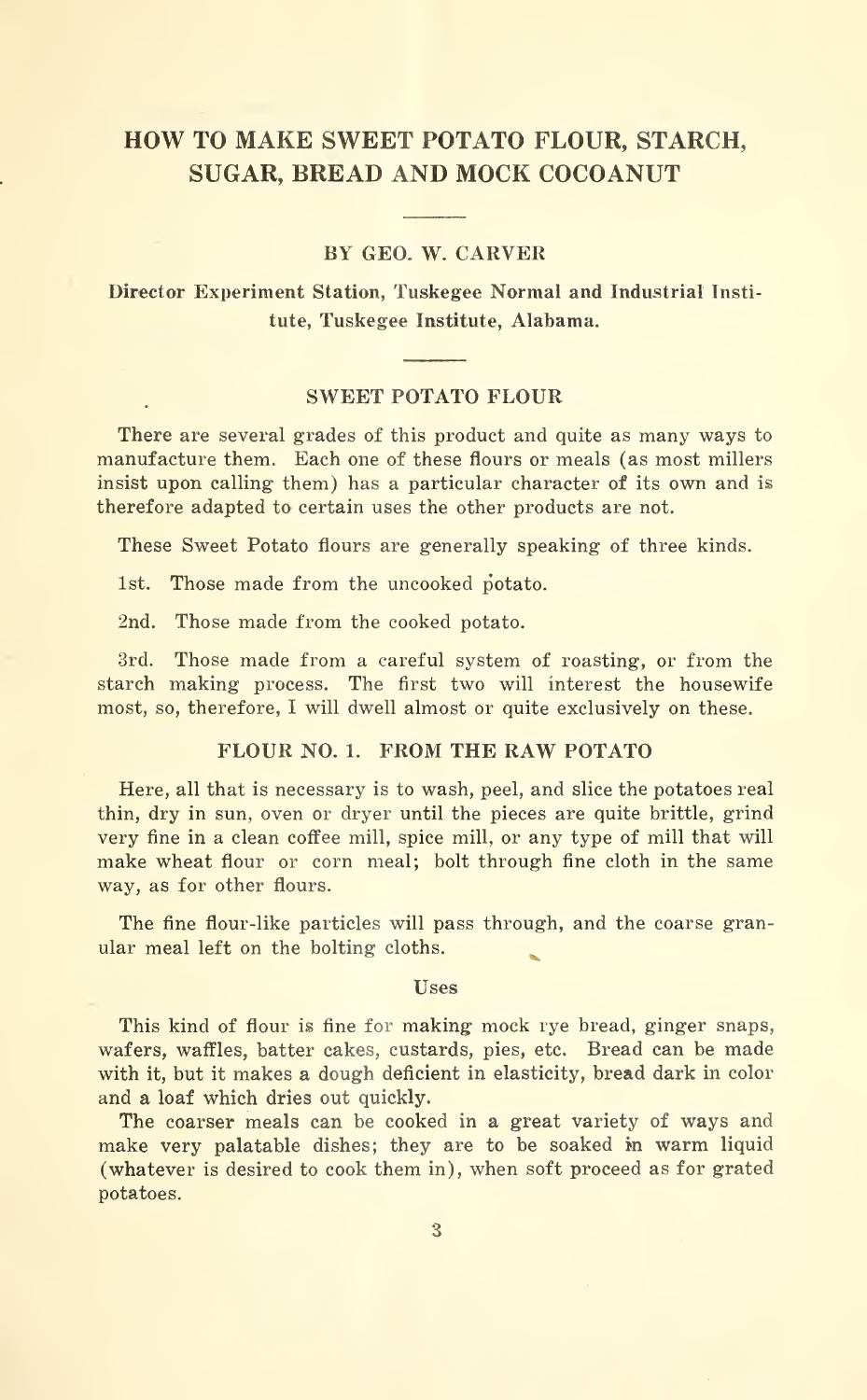#### FLOUR NO. 2. FROM COOKED POTATOES

For the making of this flour the potatoes are boiled, or steamed (preferably the latter) until done, sliced or granulated by mashing or running through a food chopper and dried until they become very brittle, they are made into flour and meal exactly the same as given for Flour No. 1.

#### Uses

This kind of flour is especially fine for bread, cakes, pies, puddings, sauce, gravies, custards, etc.

Indeed, most people consider a loaf made in the proportion of onethird sweet potato flour to two-thirds wheat flour, superior in flavor and appearance to all wheat flour.

Many experiments have proven that either the mashed sweet potato or the sweet potato flour may be used in bread up to as high as  $50\%$ , but at this point it becomes decidedly potato-like in texture and flavor but not unpalatable or unwholesome.

#### FLOUR NO. 3. FROM PULP

This flour is made from the pulp after the starch has been removed, it is dried without cooking, ground and bolted exactly the same as recommended for the other flours.

When made into puddings, pies, blanc-mange, etc., the same as shredded cocoanut, it resembles it very much in taste and texture and is very palatable, and is a most welcome addition to the dietary.

It can also be used in the making of bread and is especially valuable where people object to a loaf with the least bit of a sweet taste, also where they wish one with as little starch and sugar as possible.

#### SWEET POTATO STARCH

This is very easily made, all that is necessary is to grate the potato, the finer the better, put into a cheese cloth or thin muslin bag and dip up and down, in a vessel of water, squeezing occasionally, continue washing as long as the washings are very milky.

Allow it to settle five or six hours or until the water becomes clear, pour off; rewash the starch, which will be in the bottom of the vessel, stir up well, allow to settle again, pour off the water and let dry, keep the same as any ordinary starch.

#### Uses

Use exactly the same as corn starch in cooking; <sup>I</sup> am confident you will find it. superior to corn starch; it makes a very fine quality of library paste, and has very powerful adhesive qualities.

In certain arts and trades it is almost indispensable.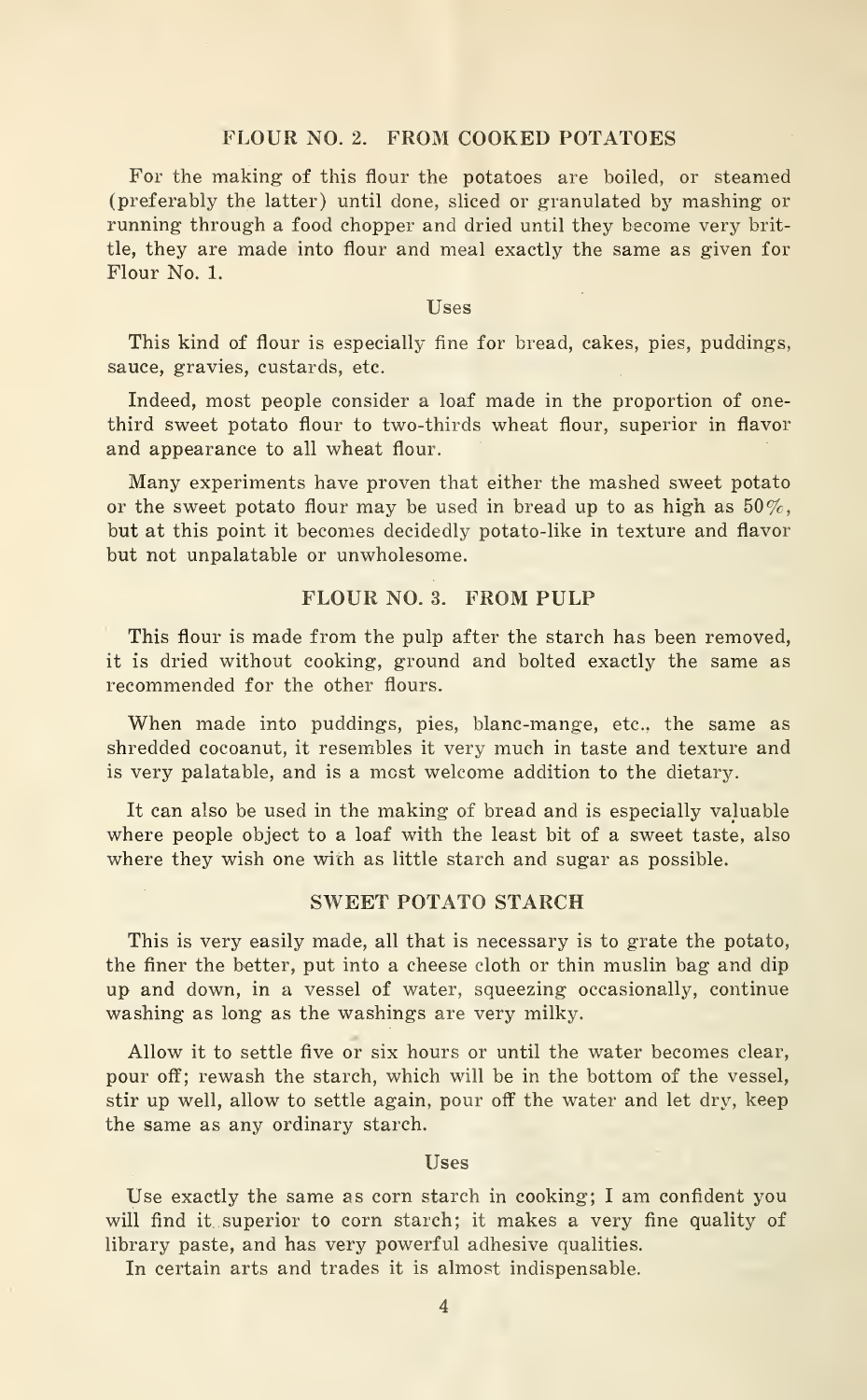#### SWEET POTATO SUGAR

By saving the water in which the pulp was washed first, in the starch making process, and boiling down, the same as for any syrup, a very palatable, non crystaline sugar will be the result; this sugar or syrup can be used in many ways.

Here in the South and other -sections of the country where fresh potatoes can be had almost or quite the year round, the flour is not a necessity for bread making; but for commercial purposes there are almost unlimited possibilities, and is destined to become more popular as fast as the public finds out what a delicious, appetizing and whole some product these flours are.

Our method of using follows with the hope that thousands of house wives will try out this most satisfactory way to conserve wheat flour.

## HOUSEHOLD RECIPES

#### SWEET POTATO BREAD

Take:

<sup>1</sup> cup finely mashed sweet potatoes;

<sup>2</sup> tablespoons warm water;

 $\frac{1}{2}$  yeast cake;

1 teaspoon salt.

Two and  $\frac{3}{4}$  cups flour, or sufficient to make a soft dough.

Add the salt to the potatoes, and the yeast; pour in the water; add flour enough to make a. smooth sponge (about a cupful); cover, and set in a warm place to rise.

When light add the remainder of the flour or whatever is needed to make a smooth, elastic dough. Cover, and let rise until light; mould; shape into loaves or rolls; let rise and bake.

Many variations of the above bread can be made by adding sugar, butter, lard, nuts, spices, etc.

#### SWEET POTATO BISCUITS

Take:

 $\frac{1}{2}$  cupful mashed sweet potatoes. 1 cupful flour. 4 teaspoons baking powder.  $\frac{1}{2}$  teaspoon salt. 2 tablespoons butter or lard.

Milk sufficient to make a soft dough. Sift the flour, salt, and baking powder together several times; add these to the potatoes, mixing in with a knife.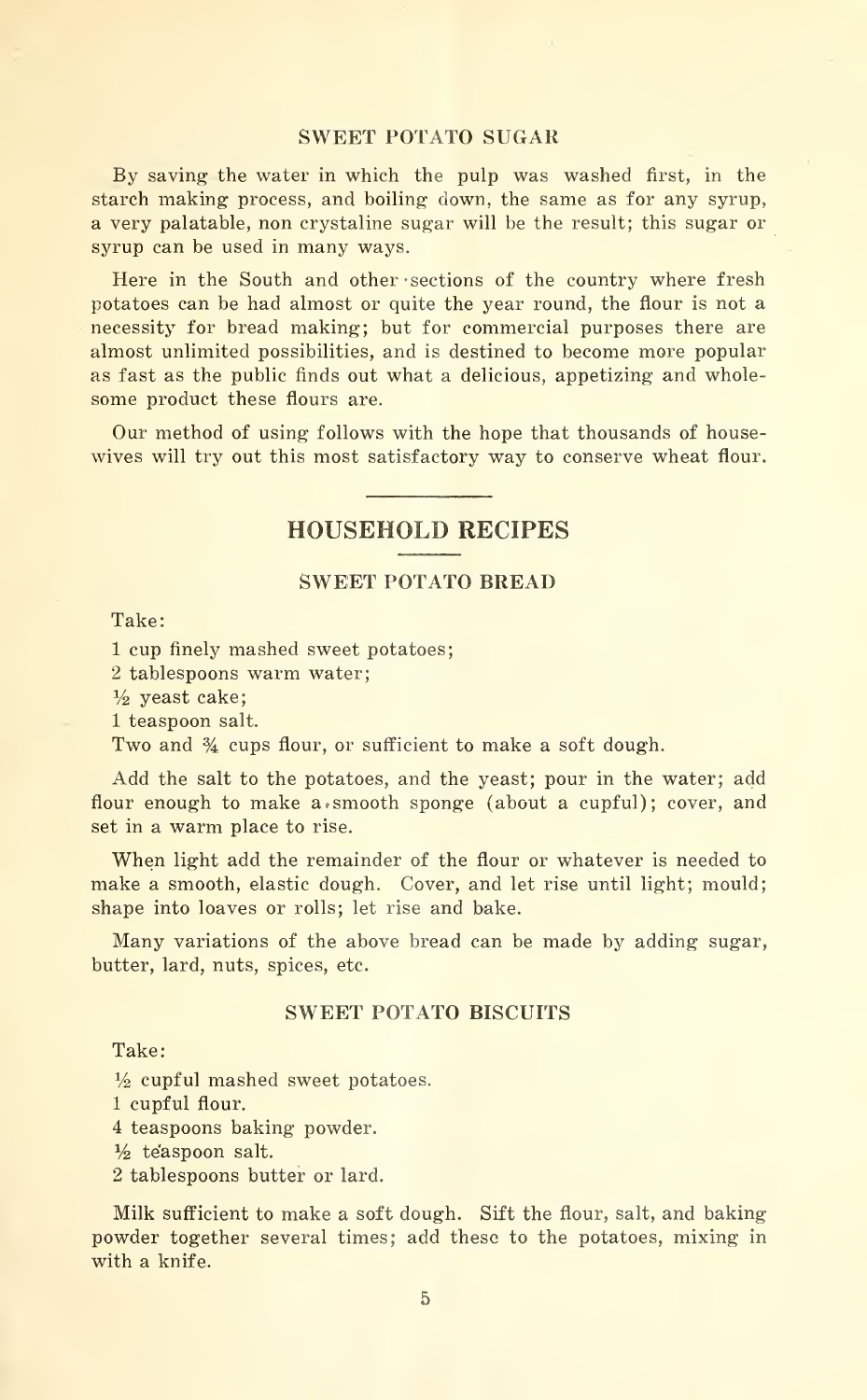Now work the fat into the mixture lightly; add the milk; work quickly and lightly until a soft dough is formed; turn out on a floured board; pat and roll out lightly until about one-half inch thick; cut into biscuits; place on buttered or greased pans, and bake twelve or fifteen minutes in a quick oven.

#### SWEET POTATO BISCUITS NO. <sup>2</sup> (EXTRA FINE)

Take:

- <sup>1</sup> cup boiled and finely mashed sweet potatoes.
- 2 eggs, well beaten.
- 2 cups flour.
- 2 teaspoons baking powder.
- 1 teaspoon salt.
- 2 scant tablespoons melted butter or lard.
- 1 tablespoon sugar (if desired).
- 2 cups milk.

Mix together all the dry ingredients, and stir into the milk, beaten eggs and potato.

If too soft add more flour, sufficient to make a soft dough. Roll out lightly; cut with a biscuit cutter; bake in quick oven.

#### SWEET POTATO BREAD (BAKER'S METHOD)

This recipe was given me by Mr. J. M. Colter, who has charge of the Institute's Bakery:

Take:

70 pounds of wheat flour.

30 pounds of finely mashed sweet potatoes.

40 pounds of water.

 $1\frac{1}{2}$  pounds of salt.

<sup>1</sup> pound of sugar.

<sup>1</sup> pound of lard.

<sup>1</sup> pound of compressed yeast.

Every other operation is exactly the same as for bread or rolls made from all wheat flour.

Mr. W. T. Shehee, Steward of Boarding Department, says it not only gives universal satisfaction, but is preferred by many tobread or rolls made from all wheat flour.